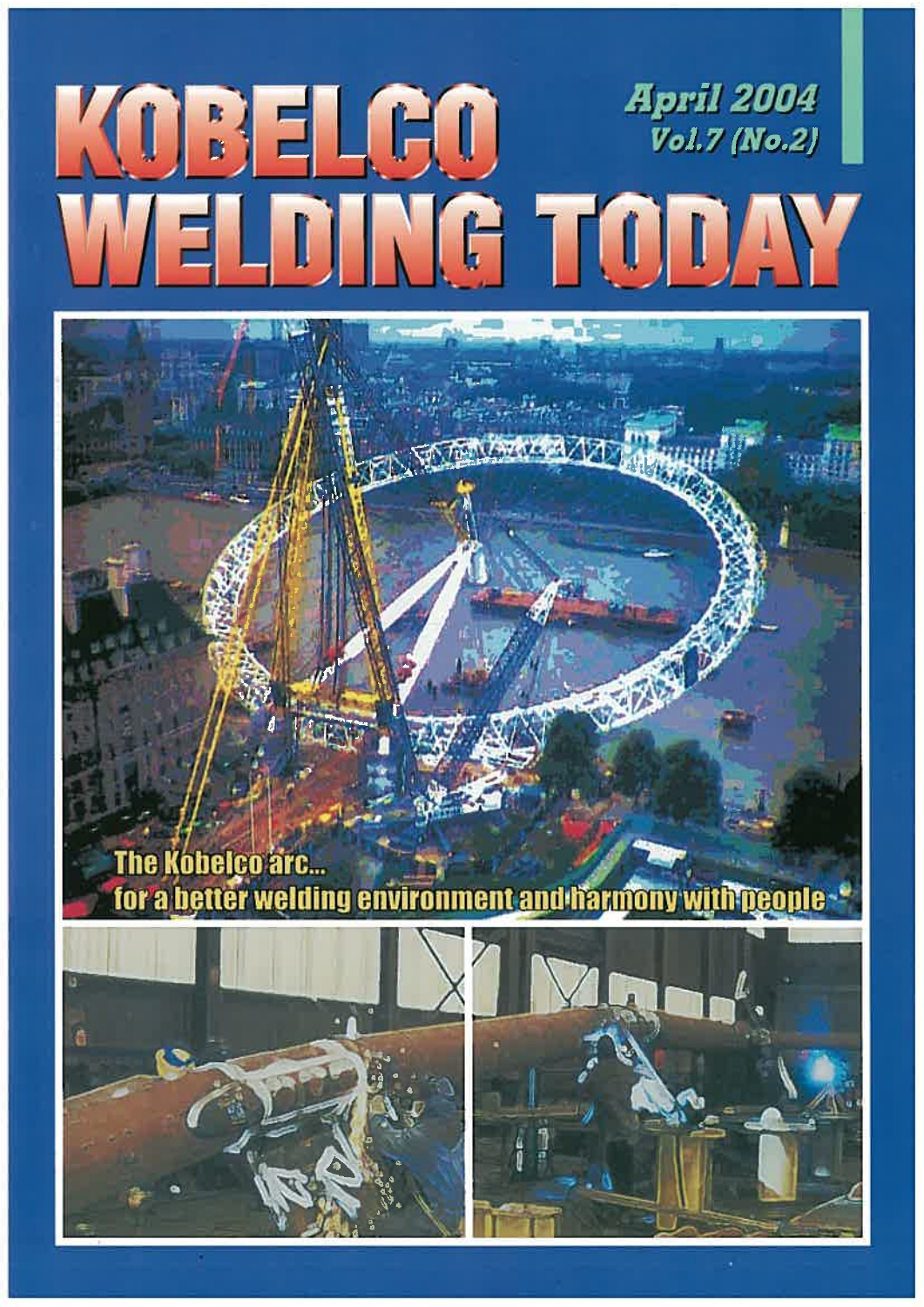#### **Dear readers of Kobelco Welding Today**

I took office as the new president of the Welding Company of KOBE STEEL, LTD. on April 1, 2004. The former president, Mr. Hiroo Shimada, is now the president of Kobelco Construction Machinery Co., Ltd.

As the new president, I have made a business slogan to represent the Welding Company for this year. **"**Let us boost our presence,**"** Yes, let us demonstrate and strengthen KOBELCO**'**s presence domestically and globally through our quality and technology. By offering welding products and services, supported by a high level of quality and technology, to customers all over the world, we will follow the KOBELCO WAY. I sincerely wish to make the Welding Company such a company that everybody in the world will say, **"**Their KOBELCO WAY is good!**"**

By enhancing**"T**echnological Capabilities, Profitability and Globalization**"**as the primary targets for this year, we will strive to build solid foundations for the continuous reproduction of our presence for the future. The aggregate of the vitality of each and every member of the company forms the vitality of the whole company. With this in mind, I will share the targets with the employees and further vitalize our activities, by which the Welding Company may go forward on the KOBELCO WAY.

We have now eight overseas subsidiaries as manufacturing and sales bases, starting with Thai-Kobe Welding established in 1968 to Kobe Welding of Tangshan that commenced production last year. In Japan, we established KOBE-JFE Welding, a joint venture with JFE Steel, a manufacturer of solid wires. All these are investments to heighten customer satisfaction by responding to our customers**'** desires in terms of welding products and services.

I am firmly determined to boost our presence" in every country and in every area with each overseas subsidiary serving as the core of activities, so that the KOBELCO WAY may receive hailing recognition globally and domestically.

**Isao Aida**

President Welding Company Kobe Steel, Ltd..



#### **Scheduled International Welding Shows in 2004**



A bird's-eye view of a Japan's largest international exhibition<br>center Interaciska (left), having a 70  $\alpha$ m<sup>2</sup> exhibition area you at our booths. center, IntexOsaka (left), having a 70,000-m2 exhibition area, and the main gate (right) to the exhibition area

An every-two-year welding event, the Japan International Welding Show, is scheduled to open at IntexOsaka in Osaka on 14- 17, July. Subsequently, China will open the Beijing Essen Welding and Cutting Fair at China International Exhibition Centre in Beijing from 10 to 13, November. This is planned as an annual event. Kobe Steel will be an exhibiter at both welding shows, and we welcome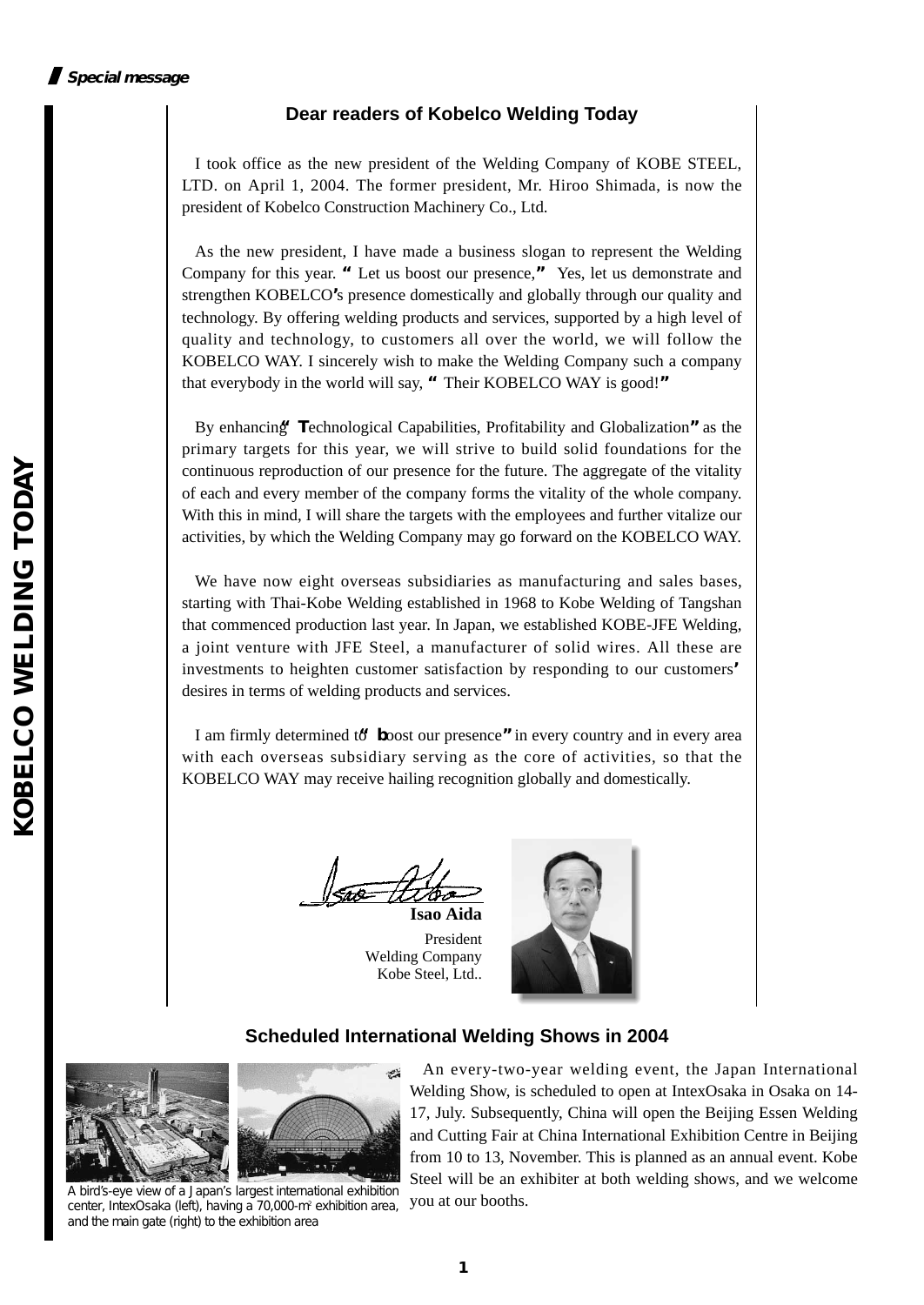#### **Preface**

#### **The rapid increase of raw material prices is my headache**

Spring has come in Japan. The new president of KOBELCO Welding Company, Mr. Isao Aida, has assumed his duties from April 1st. He was promoted from his previous position as vice president of our Welding Company.

Today, we are facing a serious shortage of and price increases for such raw materials as wire rods, nickels, and lubricants. In particular, the price increase for wire rods and the steel hoops for the sheath of flux-cored wires is our biggest issue. However, even under these circumstances, we are determined to keep supplying KOBELCO welding consumables to our customers and to cut the production costs as much as we can. However the situation of price increases is getting worse day by day. In tandem with the rapid economic growth in China, there have been big increases in demand for almost all kinds of products, especially steels, oil, coal, paper and chemical products. Frankly, I have no particular outlook about when this situation will cease. This is similar to the situation during the**"**Oil Crisis**"**in the early 70**'**s.

The most important issue for us this year is how we will ensure sufficient materials for manufacturing our products. However, I believe we will be able to overcome this difficult situation somehow as we did in the past with your full cooperation.

**Masakazu Tojo** General Manager International Operations Dept. Welding Company Kobe Steel, Ltd.



#### Canteen in the Tokyo Head Office

To give you a different look at our company, we plan to introduce the canteens of our related companies in turn in this new column. The first one offered for your perusal is the canteen of the Tokyo Head Office of Kobe Steel. The workers of all the divisional companies in the Tokyo Head Office enjoy lunch in the canteen on the second floor. The menu offers plenty of variety, with seven choices including curry and rice and a daily lunch special every day. The price is very reasonable ranging from 280 yen to 550 yen. After office hours in the evening, the canteen will turn into a pub where you can enjoy a drink with your colleagues.



A view of canteen (left) and a regular menu of curry and rice (right)

#### *Contents*

**P1 Special Message From New President Welding Company Kobe Steel**



**P3-7 Essential factors in welding power boilers**



**P8 How to estimate consumption of filler metals**

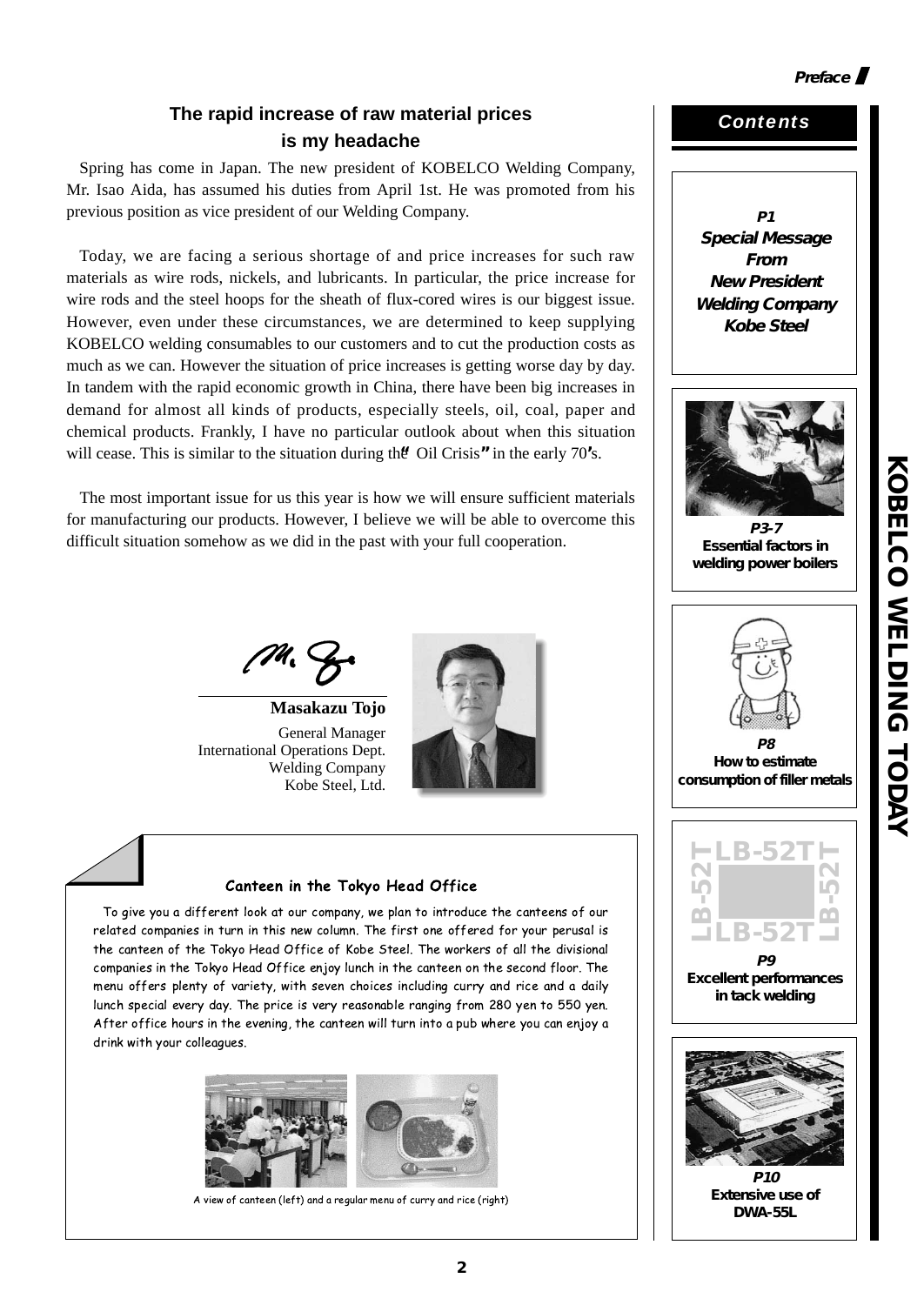

Fossil-fuel-fired power generation boilers are typically water-tube boilers that can generate high pressure steam and superheated steam. The welded components of water-tube boilers are mainly tubes, drums and headers. Because a steam power station contains many thousands of welds, the failure of just one can result in a shutdown, so good weld quality is of great importance. This article discusses the essential factors in welding procedure controls in the fabrication of water-tube boilers.



Figure 1. Schematic view of a saturated steam water-tube boiler, consisting of tubes, drums and headers. (Source: K. Nagumo, Basic Knowledge of Boilers, Ohmsha)

#### **Water-tube boilers are characterized by tube bundle structures**

**Figure 1** shows how the bulk of the tubing in a watertube boiler is used. The tubing includes water-tube walls in the combustion chamber, evaporation tubes that connect the water drum and steam drum, superheater tubes, and reheater tubes. Such tubes have exterior diameters generally range from 38-65 mm. Water-tube walls (**Fig. 2**) are typically fabricated by means of submerged arc fin welding, gas metal arc fin welding, and submerged arc fusion welding on the longitudinal joints, the principles of which are shown in **Fig. 3**. 1Cr-0.5Mo, 1.25Cr-0.5Mo or carbon steel is selected according to the service temperature of the water tube walls.



Figure 2. A water-tube wall segment assembled by tube-to-tube longitudinal and butt welding.



Figure 3. Assemblage of water-tube walls by submerged arc or gas metal arc fin welding and submerged arc fusion welding on tube-to-tube longitudinal joints.

The tube bundle structures of evaporators, superheaters and reheaters are fabricated with tube-to-tube butt weld joints by automatic (**Photo 1**) and manual gas tungsten arc welding and shielded metal arc welding. The type of steel for evaporators varies 0.5Mo, 1.25Cr-0.5Mo or 2.25Cr-1Mo according to the service temperature. Superheaters and reheaters have traditionally been made from 0.5Mo, 1.25Cr-0.5Mo, 2.25Cr-1Mo, 9Cr-1Mo and austenitic stainless steel, which is selected according to the specified service temperature; however, in recent years, 9Cr-1Mo-V-Nb, W-enhanced 9-12Cr and enhanced austenitic stainless steels are also employed extensively as the steam temperature increases.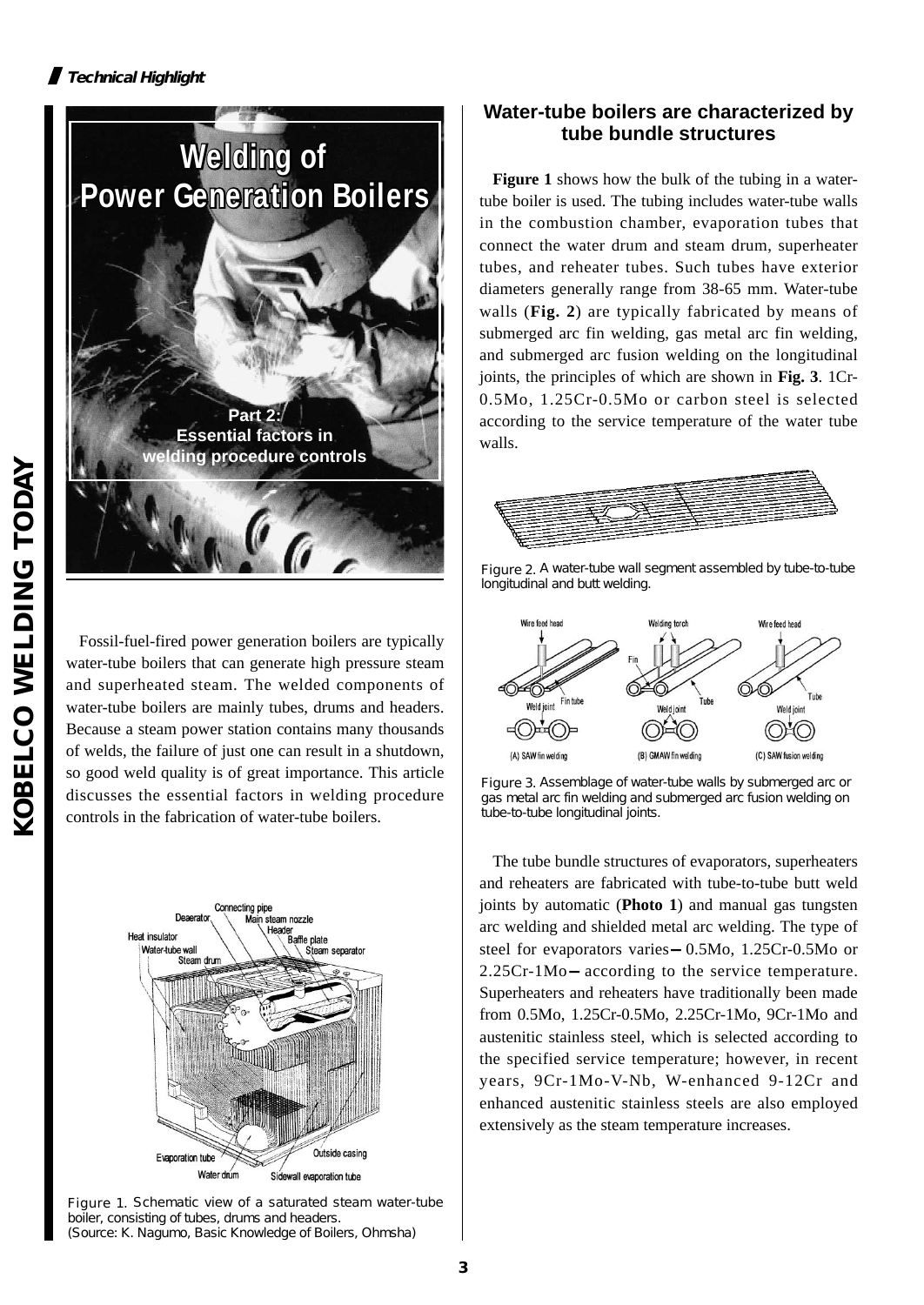

Photo 1. Automatic gas tungsten arc welding of tube-to-tube butt joints. (Source: Kobelco Welding Technical Guide, 1997, 10, No. 330)

#### **Thick-wall, large diameter components: drums, headers, and main steam pipes**

The drum of a power boiler consists of a water drum and steam drum that are connected by a bundle of evaporating tubes. The steam drum supplies steam to the superheater, in which the steam is heated further to increase its thermal efficiency. The superheated steam is driven to the turbine via the main steam pipe and the header. Such thick-wall, large diameter components are fabricated by submerged arc welding, gas metal arc welding, shielded metal arc welding and gas tungsten arc welding. Mechanized and robotized gas metal arc and gas tungsten arc welding processes are often employed.

Boiler drums have been made from 0.5Mo, 1.25Cr-0.5Mo, or carbon steel, and recently enhanced 0.5Mo steel micro-alloyed with Cr, V and B. Headers and main steam pipes (**Photo 2**), are fabricated with 2.25Cr-1Mo, 2.25Cr-W-V-Nb, 9Cr-1Mo-V-Nb or W-enhanced 9-12Cr steel according to the steam temperature.



Photo 2. Main steam pipes (left) and a header (right) in position, connected with a bundle of tubes. (Source: Mitsubishi Heavy Industries, Ltd. and National Institute of Materials Science, Japan)

#### **Prevention of cold cracking is basic to welding Cr-Mo steels**

Cold cracking, which can occur in welds of heatresistant low-allow steel, is caused by the combined effects of low weld ductility, residual stresses and diffusible hydrogen in the weld. It generally occurs at temperatures below 200 immediately upon cooling, or after a period of several hours or days (also known as delayed cracking).

Cold cracking in welds can be prevented by using lowhydrogen type welding consumables to minimize diffusible hydrogen, preheating and postweld heating to remove the diffusible hydrogen and proper welding procedures to minimize stress concentration. **Figure 4** shows the results of y-groove restraint cracking laboratory tests of various steel welds, in which root pass welds were laid and investigated for cold cracking after 48 hours of exposure at room temperature. It clearly shows that preheating can prevent cold cracking, and Cr-Mo steel welds need higher preheating temperatures than other types of steel; e.g. 2.25Cr-1Mo (0.15C) steel requires 300 or higher preheating without postweld heating to prevent cold cracking.



Figure 4. Effect of preheat temperature on cold crack susceptibility of various steel welds. (Source: H. IKAWA. The Complete Book of Welding, Series 4, 1978. Sanpo)

The use of high preheat temperatures safely prevents cold cracking but inconveniences welders and welding operators. Therefore, in production welding of heatresistant low-alloy steels, a lower temperature preheat is often used provided that immediate postweld heating (IPWH) is applied, thereby decreasing diffusible hydrogen to a safe level to prevent cold cracking even when the weldment is cooled down to room temperature. **Figure 5** shows the effect of IPWH on preventing cold cracking and also suggests that lower preheating temperatures than those obtained in Fig. 4 can be used, provided IPWH is combined; that is, 2.25Cr-1Mo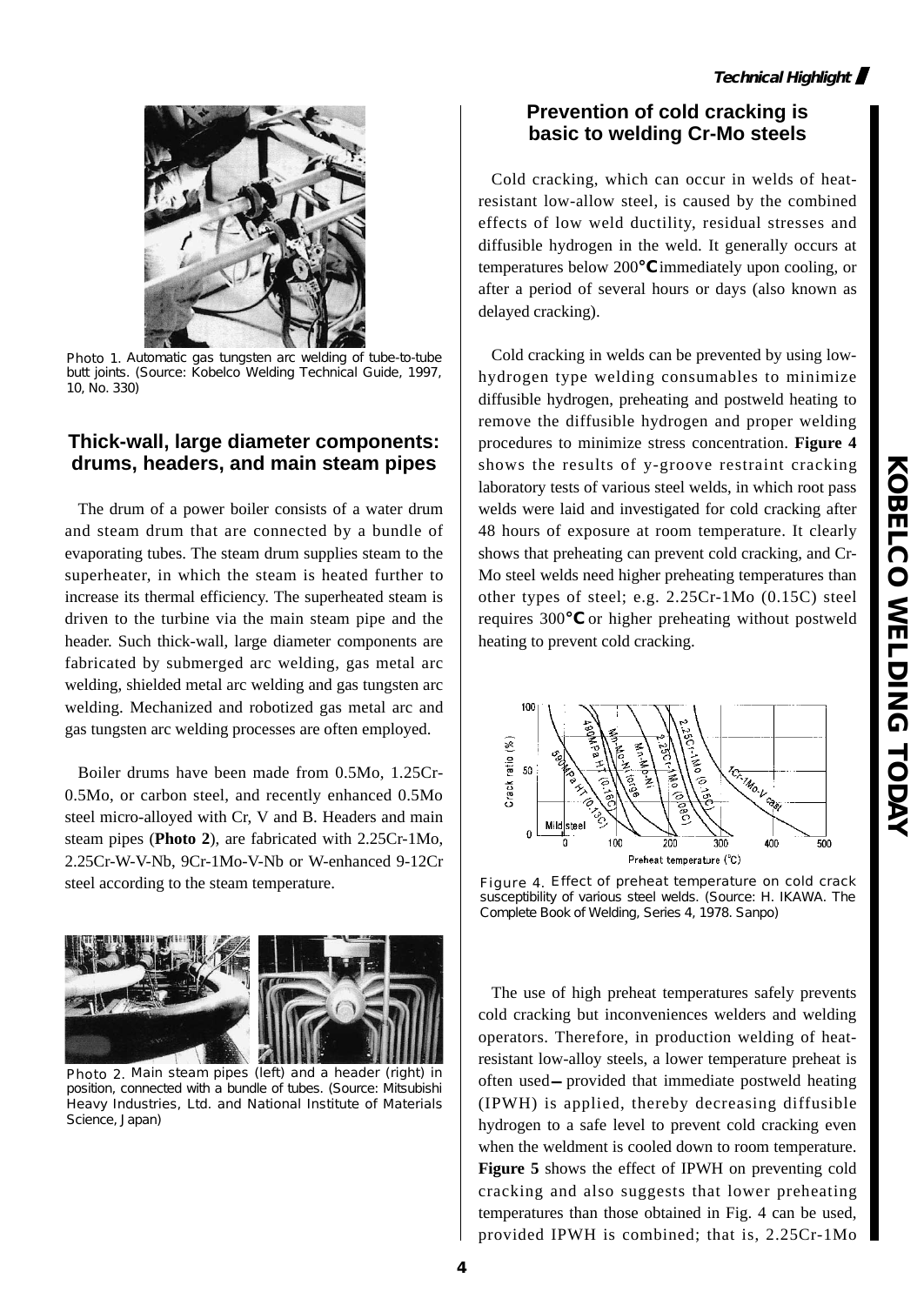#### **Technical Highlight**

(0.15C) steel can successfully be welded without cold cracking with the combined use of 150 preheat and 300**℃×**0.5hr IPWH.



Figure 5. Effects of immediate postweld heating (IPWH) temperature and time on cold cracking of 2.25Cr-1Mo (0.15C) steel weld in relation to preheating temperature. (Source: H. IKAWA. The Complete Book of Welding, Series 4, 1978. Sanpo)

The need for and the temperature of preheat are also dependent on material thickness; that is, thicker material causes higher restraint in the parts being joined and faster cooling speeds, thereby causing higher crack susceptibility. **Figure 6** shows cold crack test results of restrained 2.25Cr-1Mo steel welds by submerged arc welding as a function of plate thickness, which illustrates the need for higher preheat temperatures with thicker materials.



Figure 6. Cold crack test results of restrained 2.25Cr-1Mo steel welds by submerged arc welding. (Source: H. IKAWA. The Complete Book of Welding, Series 4, 1978. Sanpo)

Kobe Steel recommends the following preheat and interpass temperatures (**Table 1**) with Kobelco brands of welding consumables (refer to Kobelco Welding Today, Vol. 7, No. 1) for general applications, unless in conflict with particular job specifications.

Table 1. Kobe Steel's recommendations for preheat and interpass temperature for welding heat-resistant low-alloy steels.

| Type of steel       | Kobe Steel's<br>recommendation <sup>(1)</sup> |
|---------------------|-----------------------------------------------|
| 0.5M <sub>o</sub>   | 100-200                                       |
| $0.5Cr-0.5M0$       | 150-250                                       |
| 1-1.25Cr-0.5Mo      | 150-300                                       |
| 2.25Cr-1Mo          | 200-350                                       |
| Low-C 2.25Cr-W-V-Nb | 100-250                                       |
| 5Cr-0.5Mo           | 250-350                                       |
| 9Cr-1Mo             | 250-350                                       |
| 9Cr-1Mo-Nb-V        | 250-350                                       |
| 9Cr-W-V-Nb          | 250-350                                       |
| 12Cr-W-V-Nb         | 250-350                                       |

Note:

(1) An exact temperature for each material depends on the welding process, plate thickness and immediate postweld heating to be used.

Most of Kobelco SMAW covered electrodes and SAW bonded fluxes for heat-resistant low-alloy steels are designed to be low or extra-low in hydrogen in the asproduced condition in order to provide better cold crack resistance. Welding consumables, however, can pick up moisture at fast or slow speeds in the atmosphere. If such a moistened welding consumable is used as it is, the moisture can be converted to diffusible hydrogen, thereby degrading the cold crack resistance of the weld metal. Therefore, redrying of welding consumables before use is quite important for successful welding. **Table 2** shows Kobe Steel**'**s recommendation for redrying temperature and time.

Table 2. Recommended redrying temperature and time for Kobelco SMAW electrodes and SAW fluxes

| Category of welding<br>consumable | Redrying<br>temperature ( | Redrying<br>time(hr) |
|-----------------------------------|---------------------------|----------------------|
| SMAW electrode                    | 325-375                   |                      |
| SAW bonded flux                   | 200-300                   |                      |
| <b>SAW fused flux</b>             | 150-350                   |                      |

Solid wires for SAW, GMAW and GTAW and fluxcored wires should not be heated for redrying. They should be stored in a well ventilated, low humidity room to prevent moisture deposition before use. When some remain after partial use, they should be taken back to the store room to prevent moisture deposition.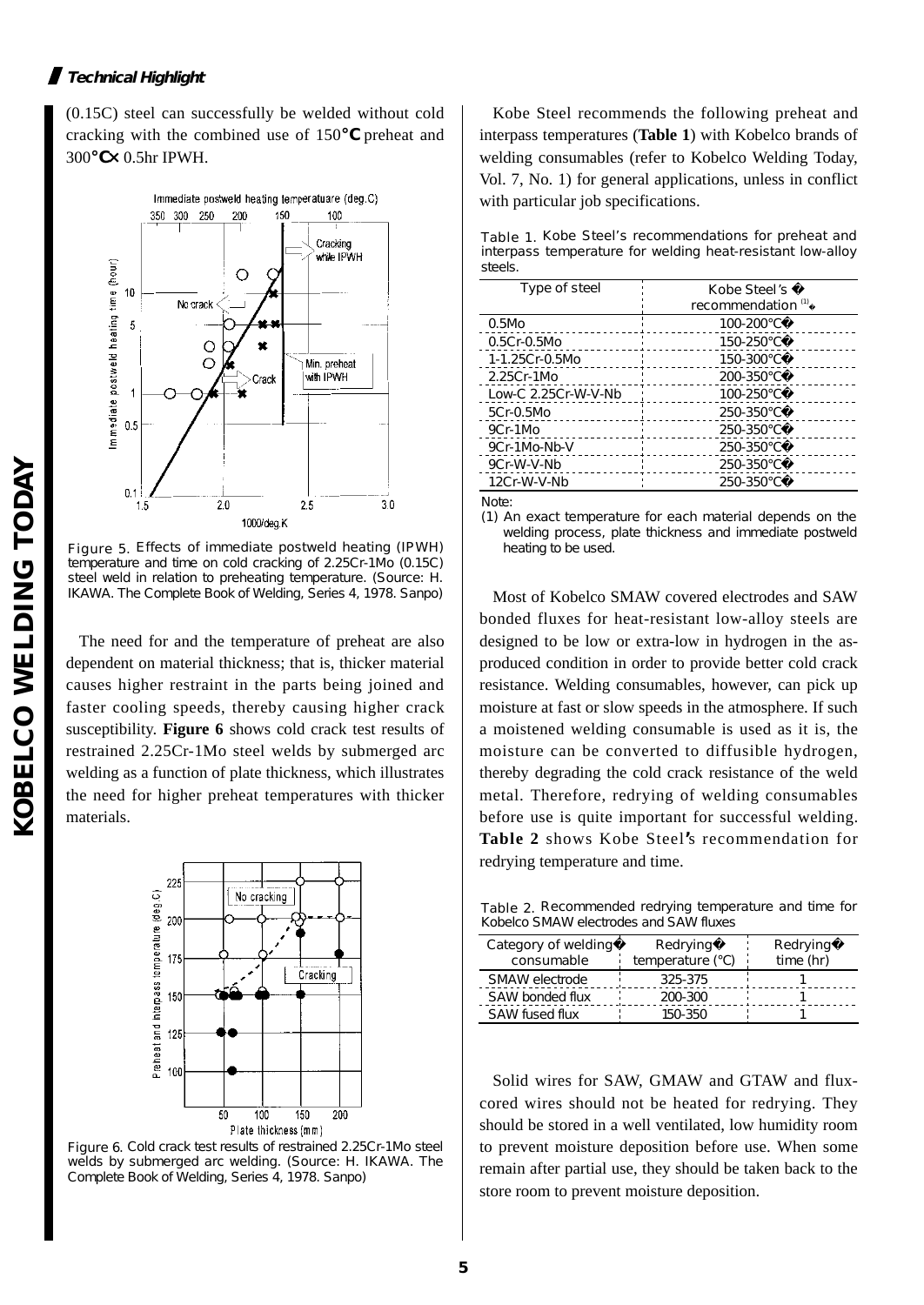#### **Control of weld shape and heat input is essential to prevent hot cracking**

Hot cracks can occur at temperatures near the completion of weld solidification. Carbon, sulfur, phosphorous and boron are believed to increase the susceptibility to hot cracking. Commercial Cr-Mo steels and welding consumables contain minimized amounts of such impurity elements as S, P and B; however, thick Cr-Mo steels and the matching welding consumables contain C at a reasonably high percent to ensure strength. Therefore, welding of thick-wall constructions can experience hot cracking more often.

Hot cracking is avoidable by controlling weld shape and heat input. **Figure 7** shows that controlling the width-to-depth ratio of weld metal to larger than 1.0 with appropriate groove sizes can prevent hot cracking of the weld metal. With this technique, the formation of a crack-sensitive, pear-shaped bead can be avoided because the dendritic columnar structures can be directed upwards during solidification. High heat input also tends to cause pear-shaped beads, thereby inducing hot cracking in the weld metal. This can be verified with the test results shown in **Figure 8**, which suggests that the permissible maximum heat input in submerged arc welding of 1.25Cr-0.5Mo and 2.25Cr-1Mo steel is 60 kJ/cm and 50 kJ/cm, respectively.



Figure 7. The effect of width-to-depth ratio (W/H) of weld metal on hot cracking of submerged arc 2.25Cr-1Mo steel weld. (wire: 4.8 mm, flux: fused type, welding current: 650-700A, arc voltage: 30V, carriage speed: 30 cm/min)

In addition to weld shape and heat input controls, the groove faces of a thick section should be inspected by magnetic particle testing to confirm no sulfur segregation in the surfaces because it initiates hot cracking in the weld.



Figure 8 The effect of heat input on hot cracking of submerged arc 1.25Cr-0.5Mo and 2.25Cr-1Mo steel welds. (wire: 4.8 mm, flux: fused type, welding current: 600-1000A, arc voltage: 35V, carriage speed: 30 cm/min)

#### **PWHT determines weld qualities**

Heat-resistant low-alloy steels are generally subject to postweld heat treatment (PWHT) to remove residual stresses and improve the mechanical properties of the weld. PWHT should be carried out soon after welding is finished while the specified preheat and interpass temperatures are still maintained in the weldment to prevent delayed cracking. In case it is difficult to follow this procedure, the aforementioned IPWH should be applied on the weldment before it cools down to room temperature to prevent delayed cracking. If PWHT is conducted in an inappropriate manner, it will cause stress relief (SR) cracking, ferrite band precipitation and poor mechanical properties.

Cracks that may occur in heat-resistant low-alloy steel welds during PWHT and high temperature operations are known as**"**SR cracking**"**and**"**reheat cracking.**"**The factors that can cause SR cracking are considered to be stress concentration, precipitation hardening and coarse microstructure. The coarse grain boundaries of the base metal heat-affected zone at the vicinity of the weld toes are believed to be more sensitive to SR cracking. **Figure 9** shows the SR cracking susceptibility of a particular type of Cr-Mo steel as a function of PWHT temperature and micro-alloyed elements that have strong precipitation hardening effects. This figure suggests that PWHT at temperatures around 600 and micro-alloying with vanadium have the highest possibility of SR cracking.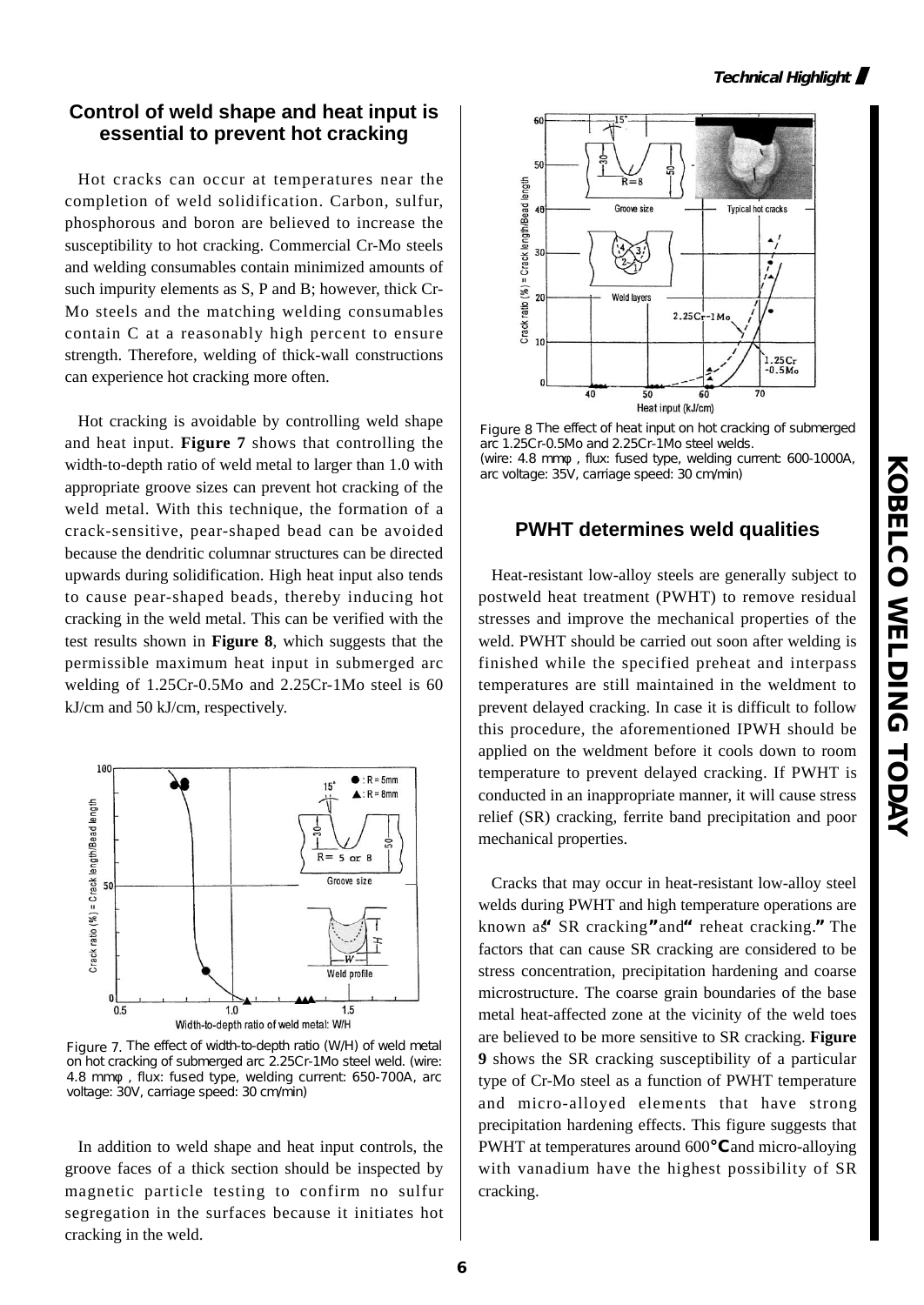

Figure 9. SR cracking susceptibility of 1Cr-0.5Mo steel as a function of PWHT temperature and micro-alloying elements obtained in y-groove restraint cracking test. (Source: H. IKAWA. The Complete Book of Welding, Series 4, 1978. Sanpo) Figure 10. Tensile properties of 1.25Cr-0.5Mo SMAW weld

The joints of nozzle necks on vessel walls are believed to be most susceptible to SR cracking because of higher stress concentration; therefore, such welds are commonly finished by grinding to form gradual transitions to the base metal to prevent stress risers at the weld toes, thereby preventing SR cracking.

PWHT determines the mechanical properties (tensile strength, impact toughness, hardness, and creep rupture strength) of weld metals. As shown in **Fig. 10**, there is an almost linear decrease of tensile strength and yield strength with an increase of temper parameter. Impact toughness increases as temper parameter increases to a certain level, but excessive PWHT causes adverse effects as shown in **Fig. 11**. These adverse effects are attributed to precipitation of ferrite bands.

**Table 3** shows Kobe Steel**'**s recommendation for PWHT with Kobelco welding consumables (refer to Kobelco Welding Today, Vol. 7, No. 1) for general applications. This table also contains PWHT requirements of the international code, ASME Section 1 (Rules for construction of power boilers).

In the case of dissimilar metal joints between ferritic steels, e.g. 2.25Cr-1Mo steel and 9Cr-1Mo-V-Nb steel, PWHT temperature should be high enough to suit the higher-alloyed steel, but not so high that it damages the lower-alloyed steel.



metal vs. temper parameter (T: temperature in deg. K, t: soaking time in hours).



Figure 11. Transition of Charpy impact absorbed energy of 1.25Cr-0.5Mo SMAW weld metal vs. temper parameter (T: temperature in deg. K, t: soaking time in hours).

Table 3. Kobe Steel's recommendations and the ASME Sec. 1 requirements for PWHT temperature

| Type of steel        | Kobe Steel's<br>recommen-<br>dation | <b>ASME</b><br>Sec. 1<br>requirement |  |
|----------------------|-------------------------------------|--------------------------------------|--|
| 0.5M <sub>0</sub>    | 620-680                             | 593<br>min.                          |  |
| $0.5Cr-0.5M0$        | 620-680                             | min.<br>593                          |  |
| 1-1.25Cr-0.5Mo       | 650-700                             | 593<br>min.                          |  |
| 2.25Cr-1Mo           | 680-730                             | min.<br>677                          |  |
| Low-C 2.25Cr-W-V-Nb  | 680-730                             |                                      |  |
| 5Cr-0.5Mo            | 710-780                             | 677<br>min.                          |  |
| 9Cr-1Mo              | 710-780                             | min.<br>677                          |  |
| 9Cr-1Mo-V-Nb         | 720-760                             | min.<br>704                          |  |
| 9Cr-W-V-Nb           | 720-760                             |                                      |  |
| 12Cr-W-V <i>-</i> Nb | 720-760                             |                                      |  |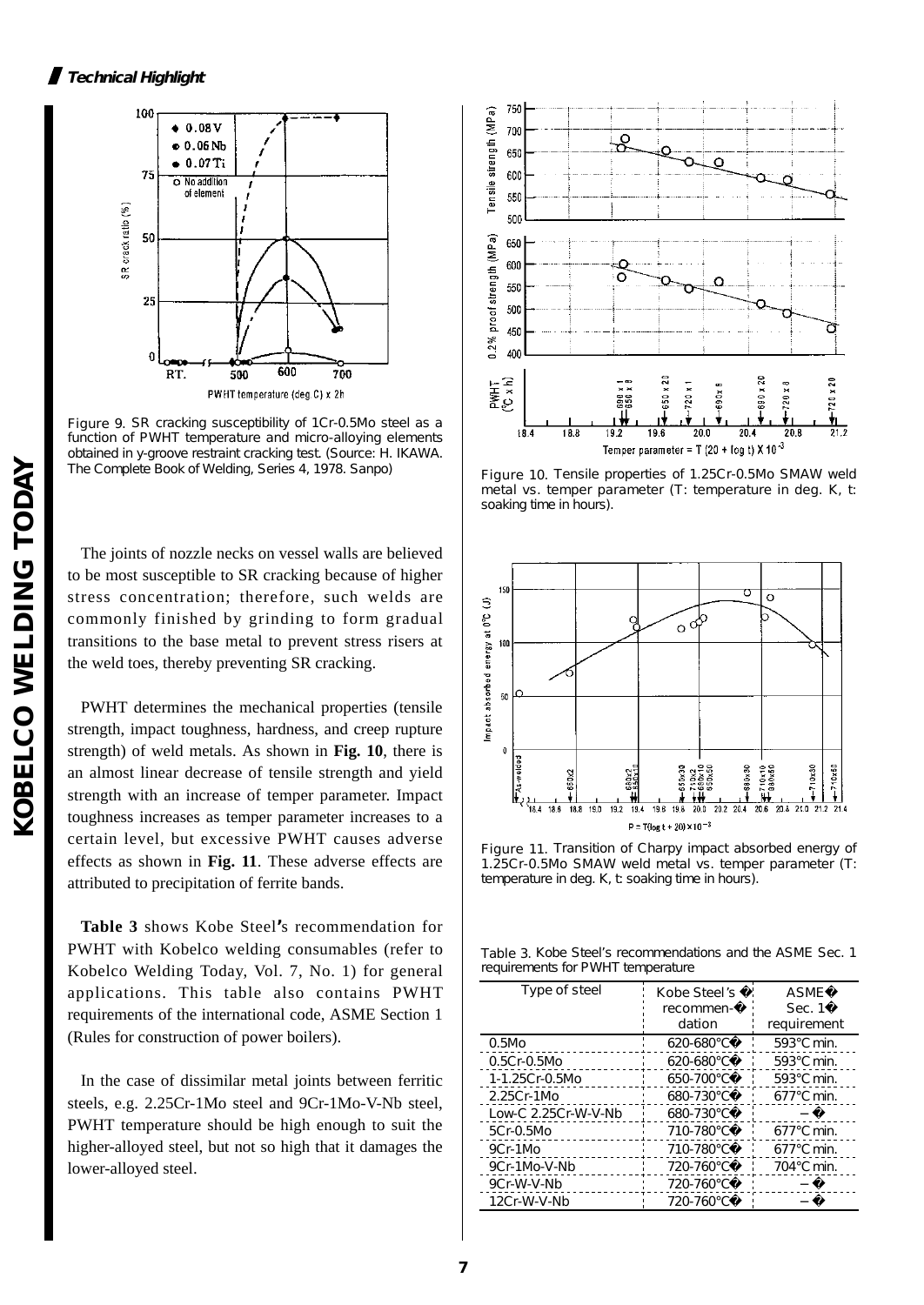

Is there any convenient way to estimate quickly the approximate consumption of welding consumables for a particular welding joint?

**We recommend you to use the following diagrams for a quick estimation of the consumption of welding consumables for welding ferritic steel butt joints and fillet joints respectively. Please follow the examples indicated by gray arrows in the figures.**

**Figure 2** shows the calculated consumption of welding consumables as a function of plate thickness, welding process, groove angle, and root opening for butt joints. With respect to fillet joints, **Fig. 3** shows the calculated consumption of welding consumables as a function of fillet size, welding process, and reinforcement size. These diagrams were developed using the calculations obtained by the following equation for both groove and fillet welding joints under the prerequisites given below.

 $C = [(A_1 \ A_2) \times L \times G \ E] \times 1$  10

Where

- C: Consumption of welding consumables (kg)
- A<sub>1</sub>: Area of Section A<sub>1</sub> weld metal  $(mm^2)$

(**Fig. 1**)

 $A_2$ : Area of Section  $A_2$  reinforcement (mm<sup>2</sup>)

(**Fig. 1**)





Butt weld joint Fillet weld joint  $H = (2 / 46.8) \times T + 0.86$ (A<sub>2</sub> is given in ratio in Fig. 3) Figure 1. Weld sizes (in deg., H, R, S and T in mm)

- L: Weld length (m)
- G: Specific gravity of weld metal  $(7.85 \text{ g/cm}^3)$
- E: Deposition Efficiency (%) SMAW covered electrodes: 55%
	- GMAW solid/metal-cored wires: 95%
	- FCAW flux-cored wires: 90%
	- SAW solid wires: 100%







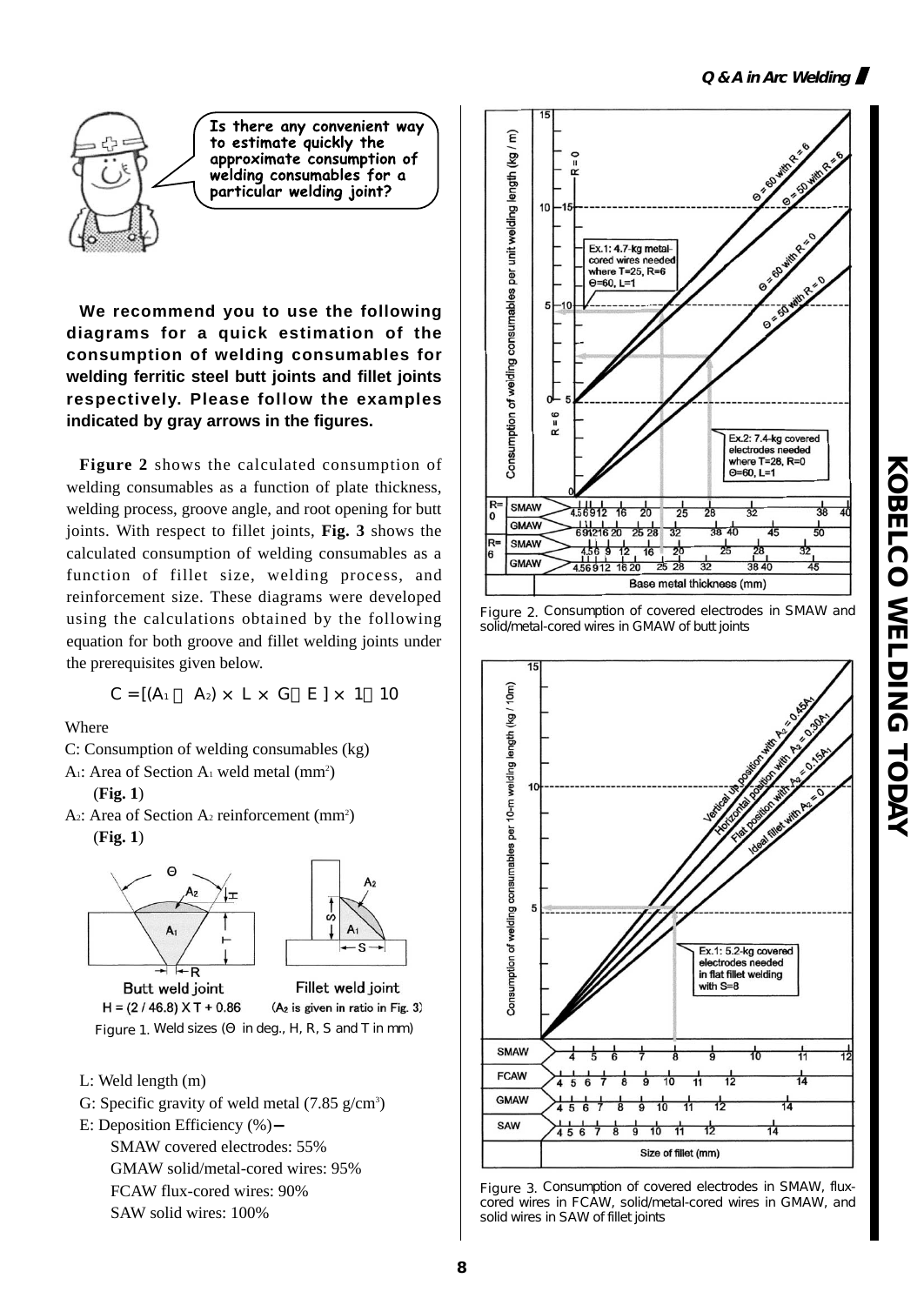

A tack weld is a weld made to hold the parts of a weldment in proper alignment until the final welds are made. A tack weld is generally a short weld made at intermittent points; thus the covered electrode**'**s capability to restart the arc in shielded metal arc welding (SMAW) is key in ensuring better usability and productivity. This is why tack welding is generally carried out using high titanium type and ilmenite type electrodes, such as E6013 and E6019, which offer good arc restarting and bead appearance, unless the job requires a different type of the electrode.

However, tacking thick mild steel sections and high strength steel components generally requires lowhydrogen type electrodes such as E7016, E7018, and E7048 to prevent cold cracking; e.g. the Technical Recommendations for Steel Construction for Buildings of the Japanese Architectural Standard Specification (JASS 6) requires that SMAW tacking of 25-mm or thicker mild steels and high strength steels with 490- MPa or higher tensile strengths be conducted by using low-hydrogen electrodes.

Low-hydrogen type electrodes offer superior crack resistance. On the other hand, poor arc restarting is an inherent disadvantage for conventional low-hydrogen electrodes. **LB-52T** (AWS E7048), one of Kobe Steel**'**s specific low-hydrogen electrodes, offers excellent arc restarting capability (**Table 1**) and better slag removal in out-of-position (incl. vertical-down) tacking with the same amperage as for a certain electrode size.

Table 1. Arc restarting capability of LB-52T and a conventional low-hydrogen type

|             | (mm) Electrode | Number of restarted arcs<br>out of 10 electrode samples |          |           |                |           |      |
|-------------|----------------|---------------------------------------------------------|----------|-----------|----------------|-----------|------|
| <b>Size</b> |                | At 5 sec. of arc-cut   At 30 sec. of arc-cut            |          |           |                |           |      |
|             |                |                                                         | With VRD |           | <b>Mithout</b> | With VRD  |      |
|             |                | <b>Without</b><br><b>VRD</b>                            | Low      | High      | <b>VRD</b>     | Low       | High |
|             |                |                                                         | СR       | <b>CR</b> |                | <b>CR</b> | СR   |
| 3.2         | LB-52T         | 10                                                      | 8        |           | 1ດ             | 8         |      |
|             | Conv. type     |                                                         |          |           |                |           |      |
| 4.0         | LB-52T         | 10                                                      | 10       | 8         | 1ດ             | 8         |      |
|             | Conv. type     |                                                         |          |           |                |           |      |

Note: VRD: Voltage reducing device CR: Circuit resistance to the current for arc starting Amperage: 150A for 3.2-mm dia. and 200A for 4.0-mm dia.

In this arc restarting test, first, 50 millimeters of a 350 mm (3.2 ) or 400-mm (4.0 ) electrode sample were consumed. Then, the arc was cut and left for five or thirty seconds, after which the electrode was struck onto the base metal for restarting the arc. As shown in Table 1, the arc restarting ratio of **LB-52T** was 100%, while that of the conventional type was 0% and 10% with an AC power source having no voltage reducing device. When the AC power source included the voltage reducing device circuit, the arc restarting ratio with **LB-52T** ranged from 100% to 50%, depending on the circuit resistance, while that of the conventional electrode was 0%, regardless of the circuit resistance.

**LB-52T** features an extra-low hydrogen covering that exhibits better weld metal crack resistance. In addition, because the coating flux is moisture-resistant, **LB-52T** picks up moisture at a lower rate in comparison with conventional low-hydrogen electrodes (**Fig. 1**).



Figure 1. Moisture absorption rates of LB-52T (4.0) and a conventional low-hydrogen electrode (4.0 ) as a function of exposure time in the conditioned atmosphere  $(30 \times 80\% \text{RH})$ 

The typical chemical composition and mechanical properties of **LB-52T** weld metal in the as-welded condition, available electrode sizes and proper welding currents are shown in **Table 2**.

Table 2. Typical chemical and mechanical properties of LB-52T weld metal (as-welded) and available sizes

| C.                                     | Si                           | Mn                       |                                     |         |  |
|----------------------------------------|------------------------------|--------------------------|-------------------------------------|---------|--|
| 0.08                                   | 0.47                         | 0.94                     | 0.012                               | 0.007   |  |
| Yield<br>point<br>(MPa)                | Tensile<br>strength<br>(MPa) | <b>Elongation</b><br>(%) | Impact absorbed<br>energy at<br>-29 |         |  |
| 450                                    | 540                          | 32                       | 110                                 |         |  |
| Electrode size (mm                     |                              | 3.2                      | 4.0                                 | 5.0     |  |
| Electrode length (mm)                  |                              | 350                      | 400                                 | 450     |  |
| Proper current in all<br>positions (A) |                              | 110-160                  | 160-220                             | 200-260 |  |

**LB-52T** shines in tack welding in architectural steel structures, hulls, and bridges.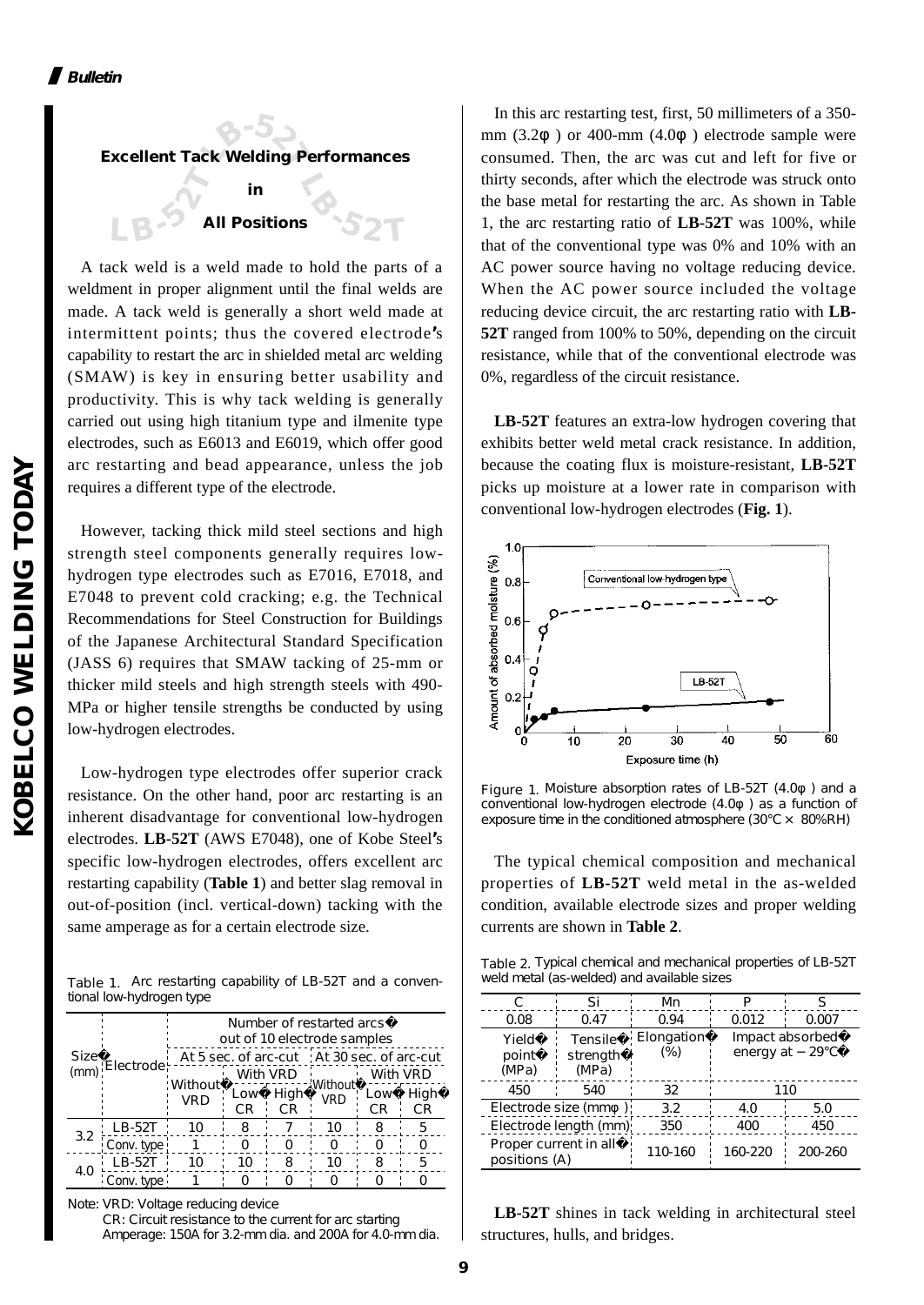#### **Users Now**

**KOBELCO WELDING TODAY**

**KORLCO NELDING TODAY** 

#### **Extensive use of DWA-55L flux- cored wire for the construction of a spectacular retractable truss roof**

Since Summer 2002, a new multifunctional arena with over 51,000 seats under cover has been under construction on the site of the old Düsseldorf Rheinstadion.



The new multifunctional arena in Düsseldorf, Germany

From 2004, the multifunctional arena will be used for Cranes lifting one of the main frames both soccer and American football matches and major cultural and sports events, concerts and trade exhibitions. The multifunctional stadium forms an integral part of the trade exhibition area. The total costs will amount to approximately EUR 218 million (US\$) 277 million).

Hollandia-Bailey Technogroup, a member of the Dutch S3C group of companies, was chosen by the German contractors Walter Bau-AG, DYWIDAG and ABB, in order to do structural engineering and construction of the retractable truss roof.



Cross-section retractable roof

The roof was first prefabricated into lengths of 40 meters. After transport by ship from Krimpen a/d IJssel near Rotterdam to Düsseldorf, the two main roof frames

were assembled locally out of 100 parts to a total length of over 180 meters, a height of 18 meters and a weight of 1600 tonnes. In order to lift the two main frames to a height of 45 meters, the company Mammoet had to use a special lifting method that had previously been used for lifting the Russian nuclear submarine, Kursk, and the socalled London-Eye attraction. These main frames will support the rest of the retractable roof. The total roof measures 235 by 201 meters and has a total weight of around 8000 tonnes.



The steel types used for the roof construction are S355J0, S355J2, and S355ML. The wall thicknesses, from 60 up to 100 mm, are subject to impact testing at minus 50 . For the smaller thicknesses up to 40 mm, impact testing is required at minus 40 .

Elga has already represented Kobelco flux cored wires for more than 15 years. These wires are recognised for their high quality and productivity and have proven records in offshore structures and shipbuilding. We are very proud that Hollandia chose ELGACORE DWA-55L and MXA-100 for this ambitious project because of its excellent operational ability, outstanding low temperature properties and low hydrogen content, thus ensuring high integrity welding.

Düsseldorf with its new multifunctional arena will surely also apply for the World Cup football games in 2006. For sure this stadium will help to win the contest and the retractable truss roof will allow for the right atmosphere at every moment.

> Reported by Henk van Zijl, Managing Director Elga/ITW Welding Products, The Netherlands

#### **KOBELCO WELDING TODAY April 2004, Vol.7 (No.2)**

Publisher : The International Operations Dept., Welding Company, Kobe Steel, Ltd. Printer : Fukuda Printing Co., Ltd. Editor : KOBELCO WELDING TODAY Editorial Staff URL : http : // www.kobelco.co.jp E-MAIL : iod@melts.kobelco.co.jp

**10**